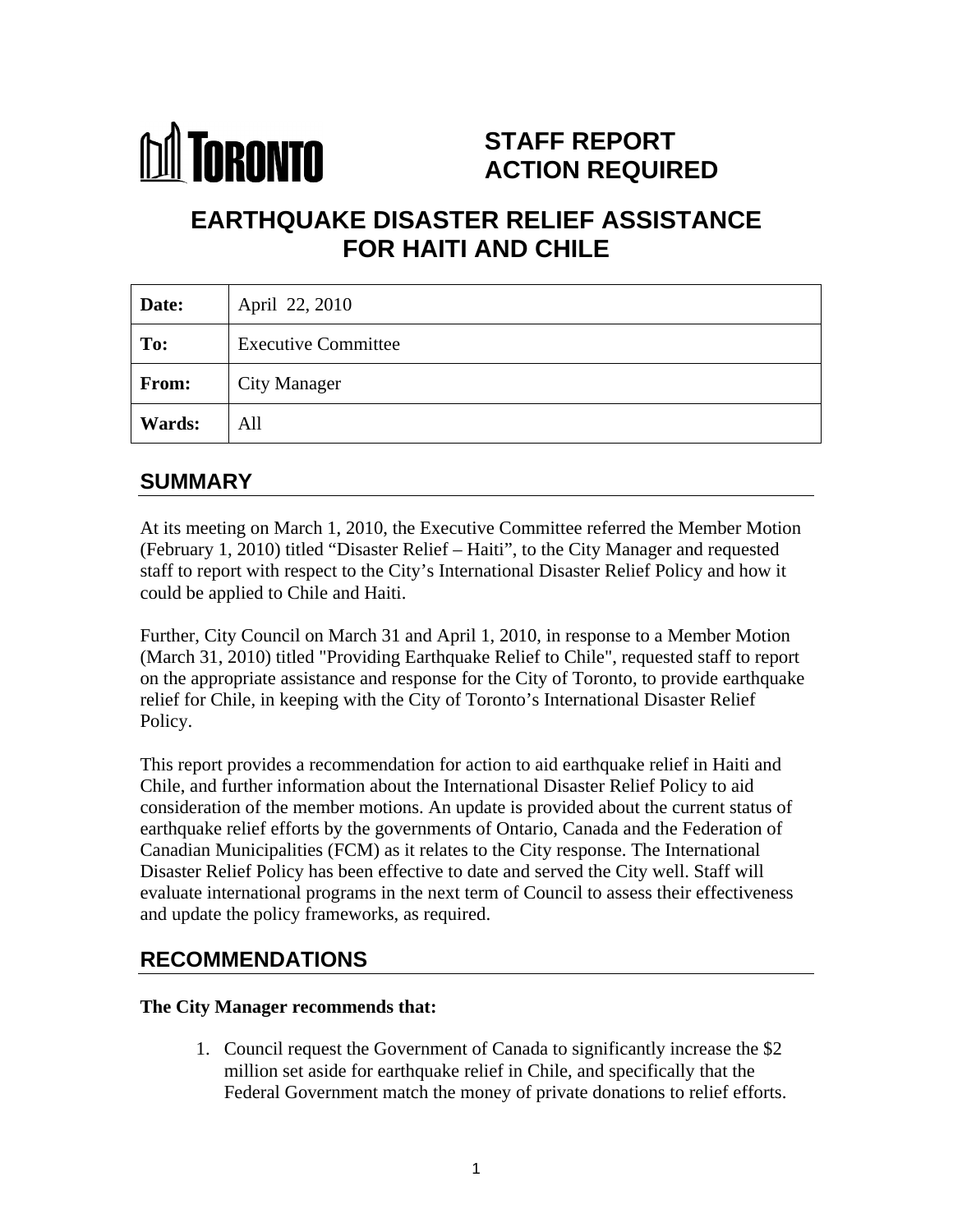# **Financial Impact**

This report has no financial impact.

# **DECISION HISTORY**

In 2006, Council adopted an International Disaster Relief Policy to guide the City's response to communities in need following a disaster.<br>[www.toronto.ca/legdocs/2006/agendas/council/cc060925/pof7rpt/cl016.pdf](http://www.toronto.ca/legdocs/2006/agendas/council/cc060925/pof7rpt/cl016.pdf)

In 2002, City Council adopted an International Policy Framework to guide the City's consideration for requests for technical partnerships and twinning. <http://www.toronto.ca/legdocs/2002/agendas/council/cc020521/pof8rpt/cl009.pdf>

In 2005, Council approved a set of partnership and friendship cities through the International Alliance Program (IAP), and established criteria and a methodology for assessment.

<http://www.toronto.ca/legdocs/2005/agendas/council/cc051205/edpcl002b>.pdf

# **ISSUE BACKGROUND**

Member Motion EX 41.9 "Disaster Relief – Haiti" (Councillor Walker, seconded by Councillor Cho) <http://www.toronto.ca/legdocs/mmis/2010/ex/decisions/2010-03-01-ex41-dd.htm>

Summary of motion:

- 1. The City to contribute \$1 million dollars for Haiti earthquake relief.
- 2. The City to establish an online donation tool on the City's website.
- 3. Council to deem this contribution in the interests of the municipality.
- 4. Council to distribute the notice of motion to municipalities with populations greater than 50, 000.

\*see complete Member Motion in Appendix B of this report.

Member Motion MM 47.10 "Providing Earthquake Relief for Chile" (Councillor Palacio, seconded by Deputy Mayor Pantalone) <http://www.toronto.ca/legdocs/mmis/2010/cc/decisions/2010-03-31-cc47-dd.htm>

Summary of motion:

- 1. City Council recognize and assist Chile CAN Rise to aid relief efforts.
- 2. City Manager to report on the feasibility of twinning or establishing a technical partnership with the City of Lota in Chile.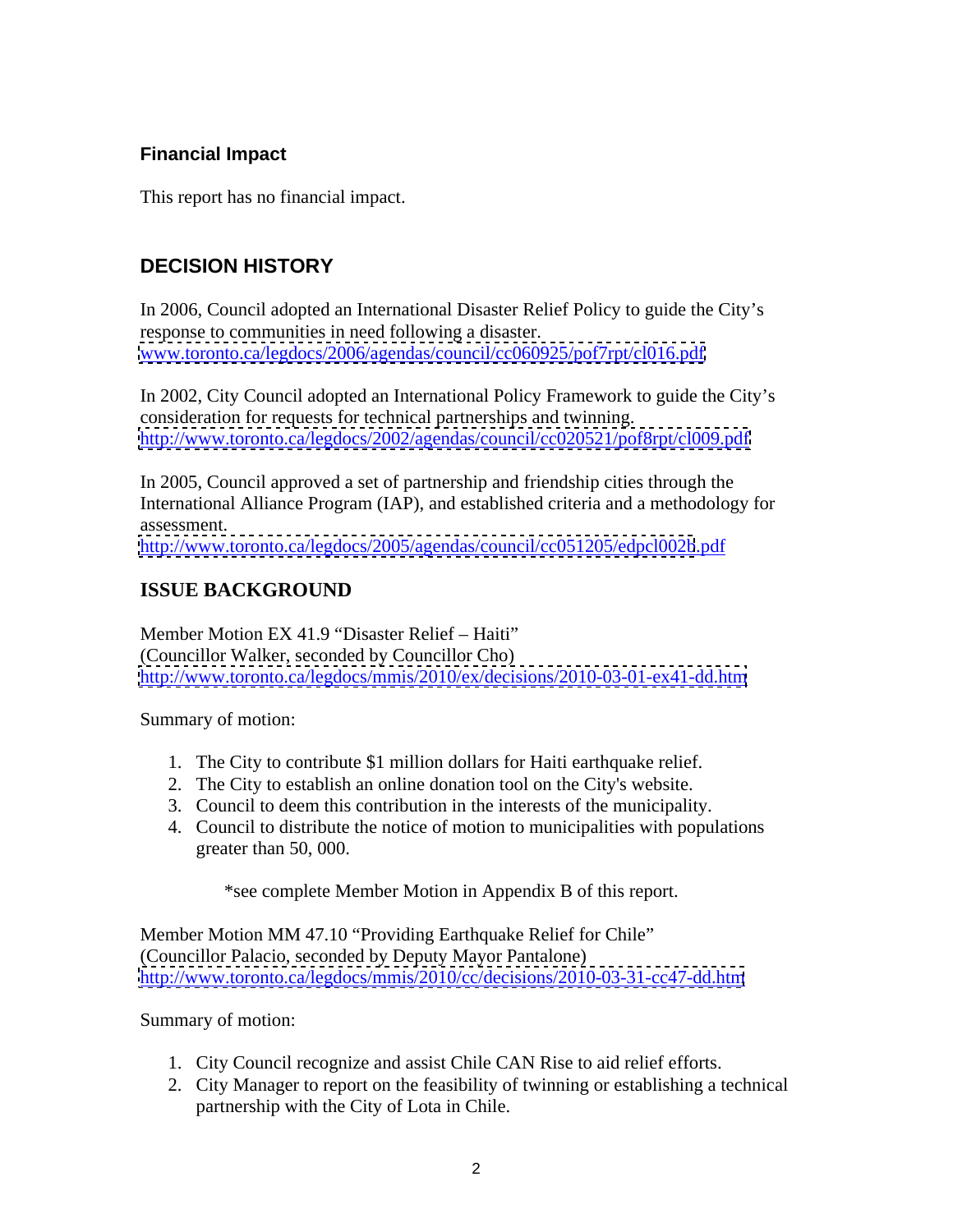- 3. Council urge the federal government to increase earthquake relief to Chile and match money raised by Chilean Canadians' private donations.
- 4. City to urge the Federation of Canadian Municipalities (FCM) to adopt the motion, and take action to recognize the City of Lota for technical support, as it relates to CIDA.

\*see complete Member Motion in Appendix C of this report.

The recent earthquake in Haiti destroyed many basic services and resulted in catastrophic casualties. Current UN estimates are up to 300, 000 deaths as a result. The earthquake and tsunami in Chile caused widespread damage to the country's infrastructure and caused over 500 casualties. Both countries are embarking on a long-term recovery process to restore services and to re-build damaged infrastructure.

The Federation of Canadian Municipalities (FCM) is the designated coordinator of the Canadian municipal response to international disasters. City of Toronto staff are working closely with FCM for Haiti and Chile. FCM's work is guided by coordinated planning within the international community. Efforts are underway to develop a ten year plan for Haiti. This initiative, led by the United Nations with various donor countries and Haiti, aims to establish a clear and common vision for the early recovery and longer-term reconstruction of Haiti. Through these efforts, each donor country's particular sectors of intervention are being established. FCM representatives are involved in these planning processes and will in turn engage Canada's municipalities in the implementation.

# **COMMENTS**

The City is engaged in the international effort to assist those affected by the disasters in Haiti and Chile. Following the earthquake in Haiti, assistance was provided to help Haitians Canadians to repatriate back to Canada. The City's Office of Emergency Management (OEM) immediately began assessing the appropriate City response under the terms of the International Disaster Relief Policy (2006) for both Haiti and Chile. These efforts are ongoing in close cooperation with other orders of government and relevant partner organizations.

#### **City Response under Council's International Disaster Relief Policy ("The Policy")**

The Policy states that the City will not undertake certain actions in response to international disasters, due to the challenges presented in terms of cost, effectiveness and logistics. The Policy states that the City will not self-deploy staff, directly donate funds, collect funds on behalf of agencies, or donate excess vehicles or equipment.

The Policy sets out a process for Toronto's response to international disasters including participating in immediate first response on request by the Province of Ontario. The provincial Emergency Management Ontario (EMO) did not request the City's assistance in immediate emergency response in Haiti or Chile.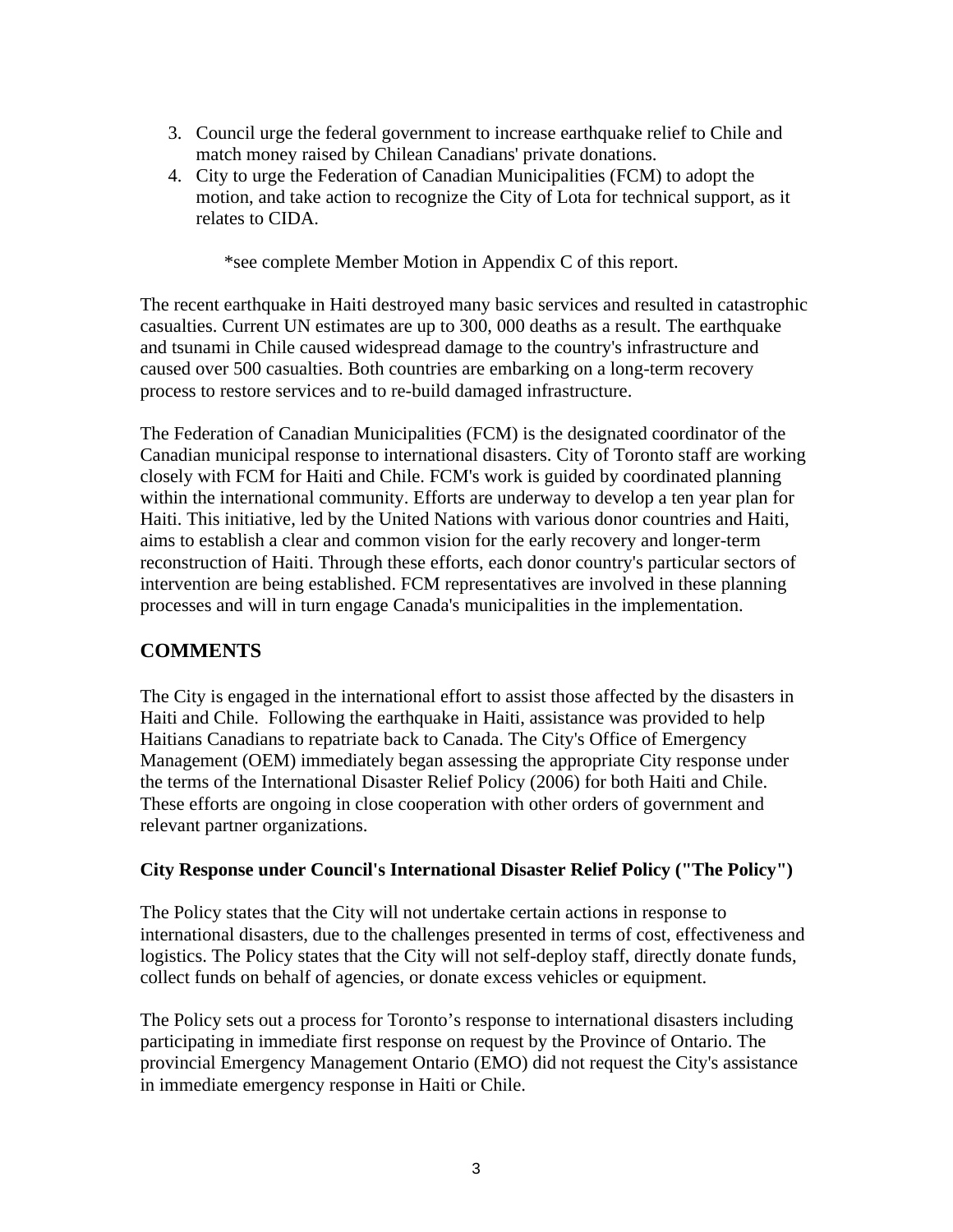The Policy provides for Toronto to participate in longer term rebuilding and construction efforts under the auspices of the Federation of Canadian Municipalities (FCM). The City is working closely with FCM as it assesses the longer-term requirements, in conjunction with the Department of Foreign Affairs and International Trade (DFAIT) and the Canadian International Development Agency (CIDA). FCM plans to have detailed information available shortly and anticipates that its efforts will be focused on the region around the City of Leogane outside of Port au Prince. Chile has not at this time requested formal assistance for longer term efforts from Canada or through FCM.

FCM anticipates two main phases of work in Haiti over the next two years. Following its detailed assessment (expected to be completed by the end of May) FCM will communicate formally with Canadian municipalities to request specific assistance as set out below. Assistance may include volunteer deployment of staff to participate in technical missions or formal technical partnership agreements, depending on the specific needs identified.

- Phase 1 (2010): Capacity building assistance to local mayors and officials to ensure a co-ordinated and planned local approach ahead of rebuilding activities. It is expected that local expertise will be required in areas such as urban planning, architecture, public works and engineering, among others.
- Phase 2 (2011 and beyond): Capacity building assistance to local mayors and officials regarding governance systems, structures, roles and responsibilities, and public engagement activities.

#### **Other Matters Raised in the Member Motions**

#### *Chile CAN Rise*

As stated above, Toronto has not been formally requested, either by the provincial Emergency Management Office (EMO) or by FCM, to participate in relief efforts in Chile. City Council has not in the past officially recognized a particular local organization for relief efforts, as proposed in the Member motion put forward by Councillor Palacio and Deputy Mayor Pantalone. The Policy does provide for the City to work with local organizations, like Chile CAN Rise, to provide assistance to aid donation efforts including actively encouraging Torontonians to donate, communicating local fundraising efforts and providing free space for fundraising events. For the Haiti and Chile disasters, the City has actively encouraged Torontonians to donate through the Red Cross for relief efforts. This is an appropriate avenue for donations as the Red Cross is in a position to provide emergency relief immediately following a disaster. In the case of Haiti, the federal government is matching private donations to registered charitable organizations, such as the Red Cross, on a dollar to dollar basis up to \$50 million dollars. Donations by governments are not eligible for matching dollars under the initiative.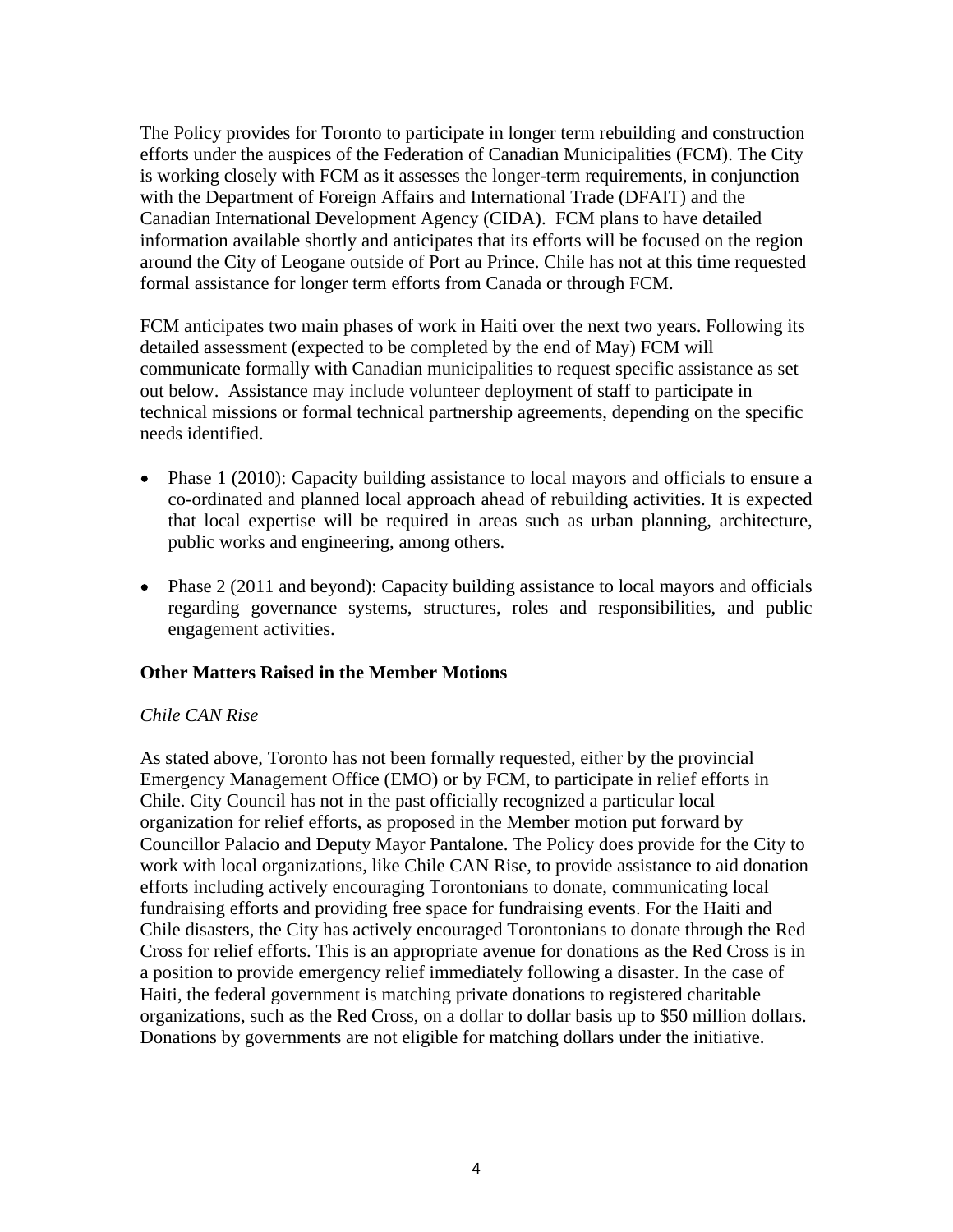#### *Government of Canada - increase in Chilean earthquake relief funds*

The federal government has allocated \$2 million in humanitarian assistance for Chile. Unlike the Haiti relief effort, the federal government is not matching private donors contributions for Chile. The City Manager through this report is recommending that Council communicate to the Government of Canada that it raise the \$2 million amount it has set aside for humanitarian assistance for those affected by the earthquake, and specifically ask the Federal Government to match the money raised by Chilean Canadians private donations to relief efforts.

#### *City Twinning or Technical Partnership with Lota, Chile – feasibility*

As noted, and set out in the Policy, the City enters into technical partnerships only when identified as part of formal assessment and deployment efforts under the auspices of FCM.

City twinning is not a disaster relief response outlined under the Policy. It is an economic development initiative undertaken in certain circumstances for the purposes of economic and cultural exchange. Twinning initiatives are guided by the International Policy Framework approved by Council in 2002. Council approved a set of partnership and friendship cities through the International Alliance Program (IAP) in 2005, and established criteria and a methodology for assessment. Due to fiscal constraints, the City is not currently considering any new twinning initiatives. The City Manager has consulted with the General Manager, Economic Development and Culture (EDC) and determined that a twining initiative is not an effective response immediately following a disaster. Further, Chile and Haiti have not requested this type of assistance and are concentrating on more immediate needs.

The City's Office of Emergency Management continues to monitor the situations in both Haiti and Chile, and will work with other orders of government and partner organizations to respond within the parameters of Council's International Disaster Relief Policy.

# **CONTACT:**

Lynda Taschereau Manager, Intergovernmental Relations Strategic & Corporate Policy Tel: 416-392-6783 E-mail : ltascher@toronto.ca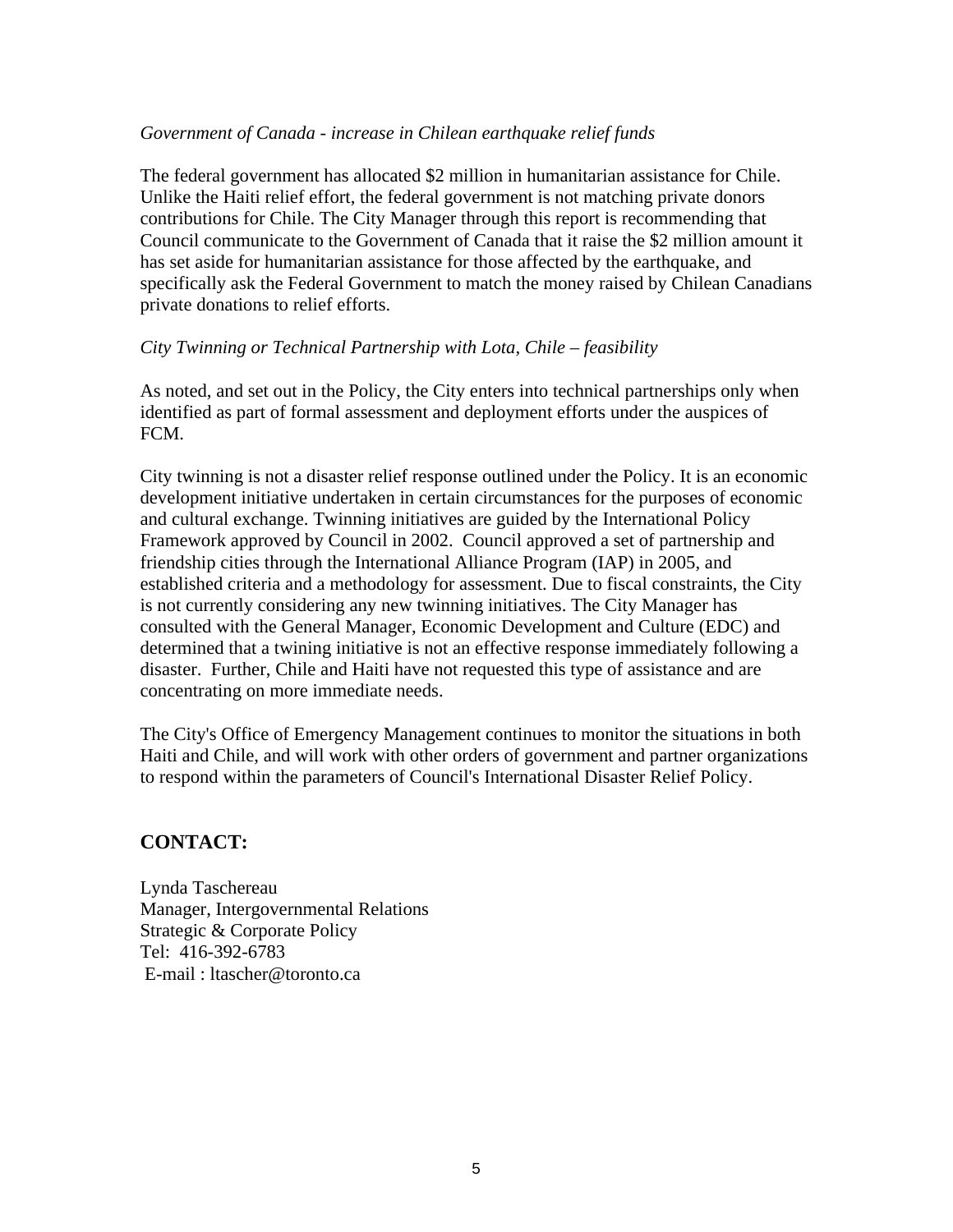#### **LIST OF ATTACHMENTS:**

Appendix A – International Disaster Relief Policy Appendix B – Member Motion EX 41.9 "Disaster Relief – Haiti" Appendix C- Member Motion MM 47.10 "Providing Earthquake Relief for Chile"

 $\overline{\phantom{a}}$  , we can assume that the contract of  $\overline{\phantom{a}}$  , we can assume that the contract of  $\overline{\phantom{a}}$ 

### **SIGNATURE**

Joseph Pennachetti City Manager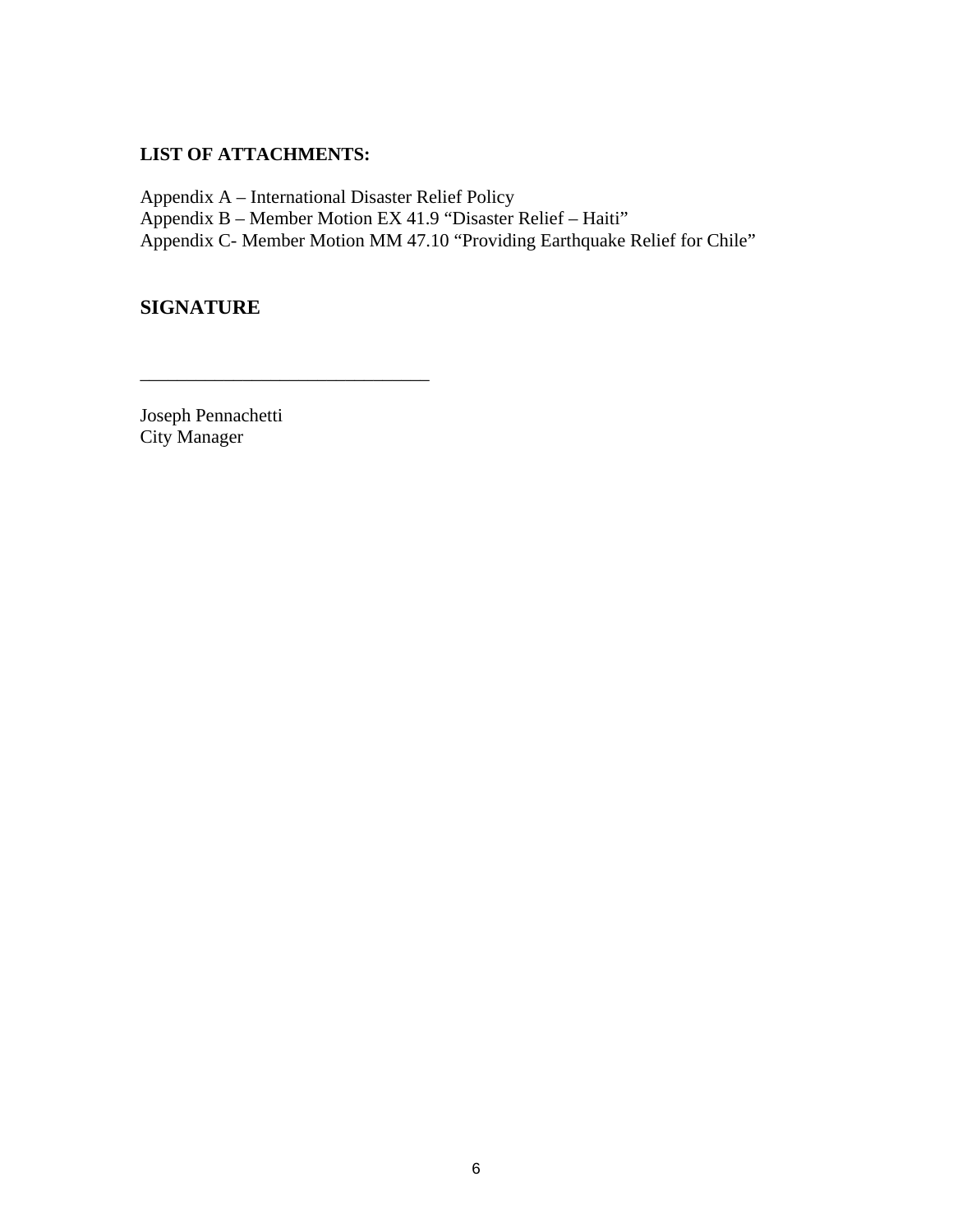### Appendix A

#### International Disaster Relief Policy

#### **Section 1 – Purpose:**

This policy framework provides a basis for the City's response to international disasters. The City will continue to follow existing protocols and practices for response to domestic disasters. This policy will ensure that any response the City undertakes is meaningful to the affected region and is consistent and transparent in application.

The policy recognizes that the jurisdiction for providing international disaster relief resides primarily with the federal and provincial governments, not municipalities. Although the City does not have a formal responsibility to provide disaster assistance, this policy lays a foundation for action that is consistent with the City's International Policy Framework. The International Policy Framework strives to ensure that Toronto is recognized worldwide as a global city that among other traits is compassionate and caring. It builds on the many international ties the City has. The International Policy Framework has guided the City's decision to enter into twinning partnerships with cities from around the world and in some cases more extensive municipal technical exchange partnerships.

This international disaster relief policy builds on the strengths of the International Policy Framework and the international ties of the residents of Toronto, and it does so in a way that is fiscally responsible and builds on the strengths of the City.

The policy provides:

- (i) principles to guide City responses;
- (ii) a definition of disaster;
- (iii) criteria for determining City response;
- (iv) City response in the short and long-term;
- (v) protocols; and
- (vi) roles and responsibilities.

#### **Section 2 – Principles to Guide City Responses:**

While the City does not have a formal role in providing international disaster relief, the City receives many requests to respond. When deciding on whether the City will respond or how to tailor its response, the City will adhere to the following principles:

Consistency with the City of Toronto's International Policy Framework:

Any City response to an international disaster should be consistent with the goals and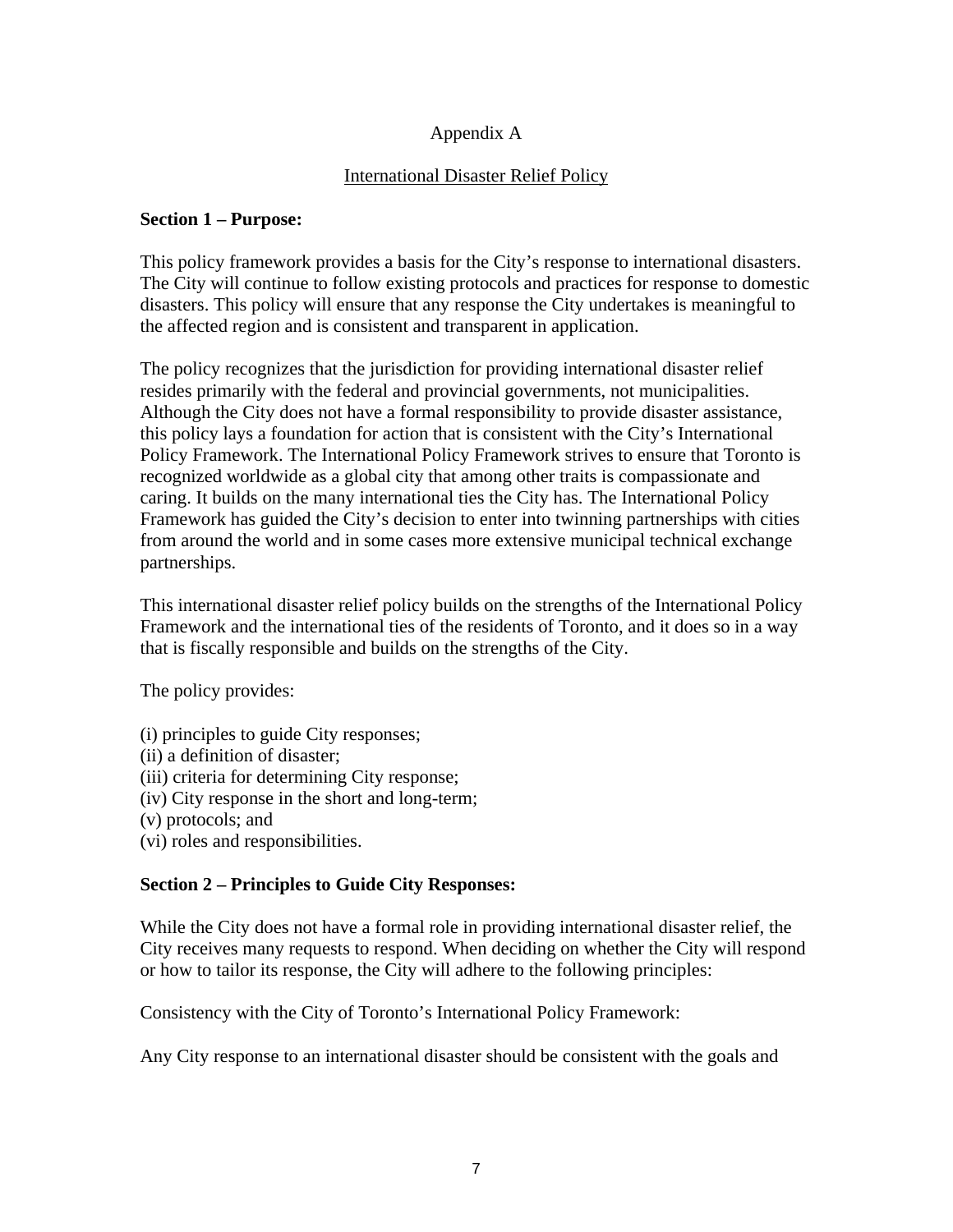objectives of the International Policy Framework. This includes the goal of being a caring and compassionate City as well as recognizing the importance of the City's active Municipal Technical Exchange Partnerships.

Coordination of response:

The City of Toronto will develop its response to disasters in close cooperation with other orders of government and relevant organizations in order to achieve maximum impact and avoid overlap and duplication in providing disaster relief.

Effectiveness of response:

The City of Toronto maintains excellence in the provision of municipal services, such as water treatment, fire services, police services, housing, health promotion and prevention etc. It will provide assistance which draws upon Toronto's unique expertise in providing the essential municipal services necessary for the basic function of the community.

Flexibility and adaptability of response:

The City of Toronto will tailor its response to disasters in order to best meet the needs of communities affected by the disaster. A tailor-made response may involve a multi-tiered response strategy which provides assistance to the affected community in the immediate, medium and long-term. In other cases, the City of Toronto's response may focus exclusively on one particular phase in the disaster recovery process and rehabilitation.

Focused targeted approach:

The City of Toronto has limited financial and human resources to provide disaster relief. The City will limit its provision of disaster relief to large-scale disaster incidents, while ensuring the financial implications are carefully considered.

#### **Section 3 – Definition of Disaster:**

The City is not in a position to respond to every international disaster that occurs. It is for this reason that the following definition from the International Red Cross will be used to define the type of disaster the City will consider responding to:

"A disaster is a calamitous event resulting in loss of life, great human suffering and distress, and large scale material damage."

Examples of types of disasters appropriate for City response include, but are not limited to:

Natural disasters – severe weather: earthquakes, floods, hurricanes, blizzards, tornadoes, food or human health emergencies; and Human-caused Events and Accidental Hazards –i.e., civil disorder and war.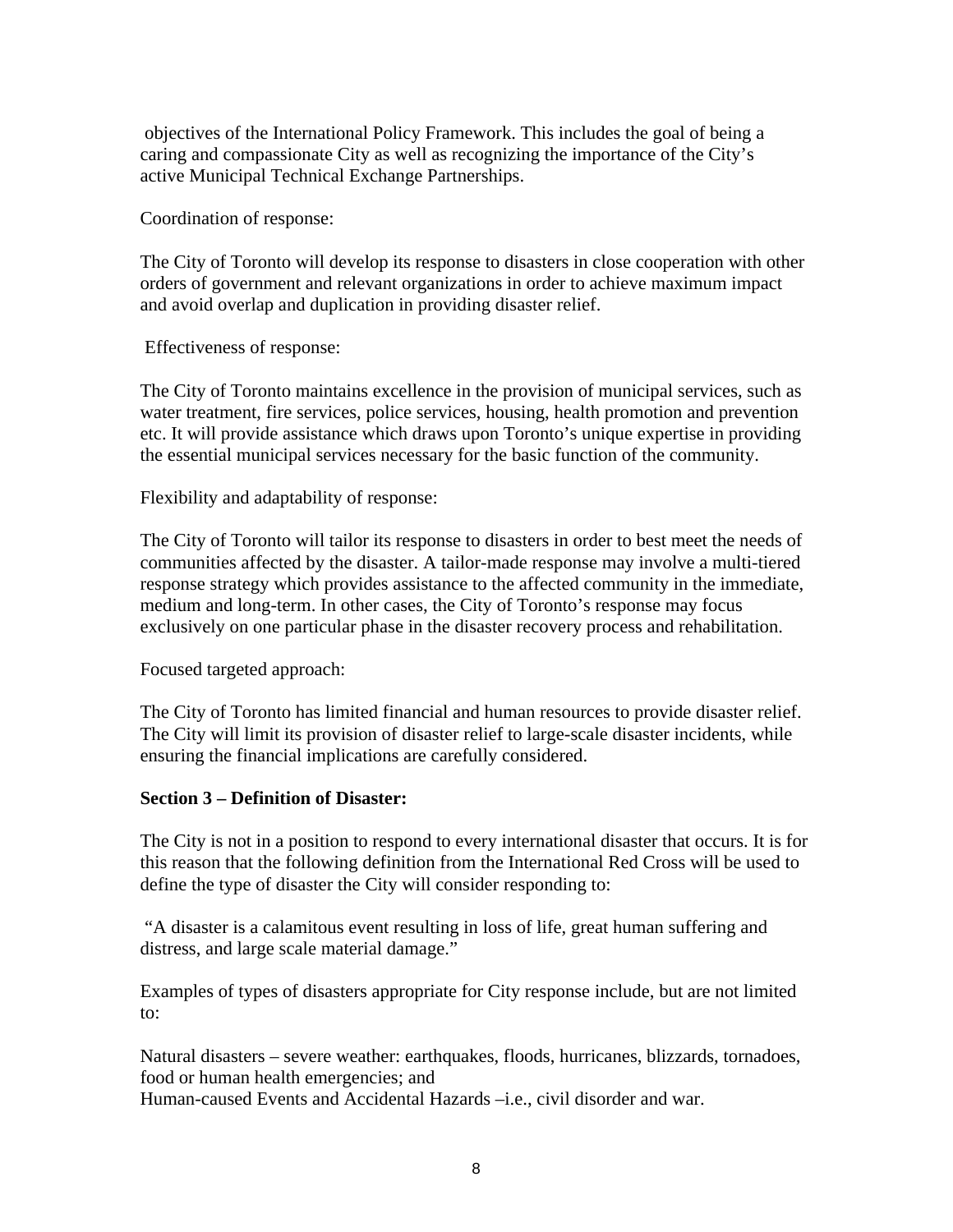#### **Section 4 – Criteria to Determine City Response:**

The City will assess its international disaster relief response against the following criteria:

- (i) national governments and international relief organizations have issued an appeal for disaster relief;
- (ii) the disaster is large-scale and particularly severe;
- (iii) the disaster has caused extensive loss of life and physical damage;
- (iv) the private and non-profit voluntary sector is involved in providing disaster relief assistance;
- (v) the Government of Canada and its agents are involved in the provision of disaster relief;
- (vi) the City at the time of the disaster has the fiscal and human resources capacity to respond;
- (vii) there are community ties between Toronto and the affected disaster-stricken areas overseas;
- (viii) for immediate first response, the Province of Ontario has requested the City assist in the provision of disaster relief; and
- (ix) for long-term community rebuilding, the Federation of Canadian Municipalities (FCM) is coordinating rebuilding efforts.

Notwithstanding this policy framework the City will continue to face pressure to provide assistance in many ways that are problematic for the City. The following actions therefore will not be taken by the City:

The City will not self-deploy staff to an affected region. Self-deployment often results in additional people to feed and shelter causing problems on the ground for the government or agency coordinating the relief effort. Self-deployment without coordination with partners could place City staff in unsafe conditions or impede relief efforts on the ground.

The City will not donate funds to an affected area or agency. Experts and agencies indicate that they often receive sufficient funds yet lack access to skilled people to assist with rebuilding efforts. In lieu of donating funds the City will encourage residents to do so, and as appropriate deploy staff to assist in affected regions when the criteria are met.

The City will not collect funds on behalf of an agency. The City will not donate excess vehicles or equipment. Significant challenges arise with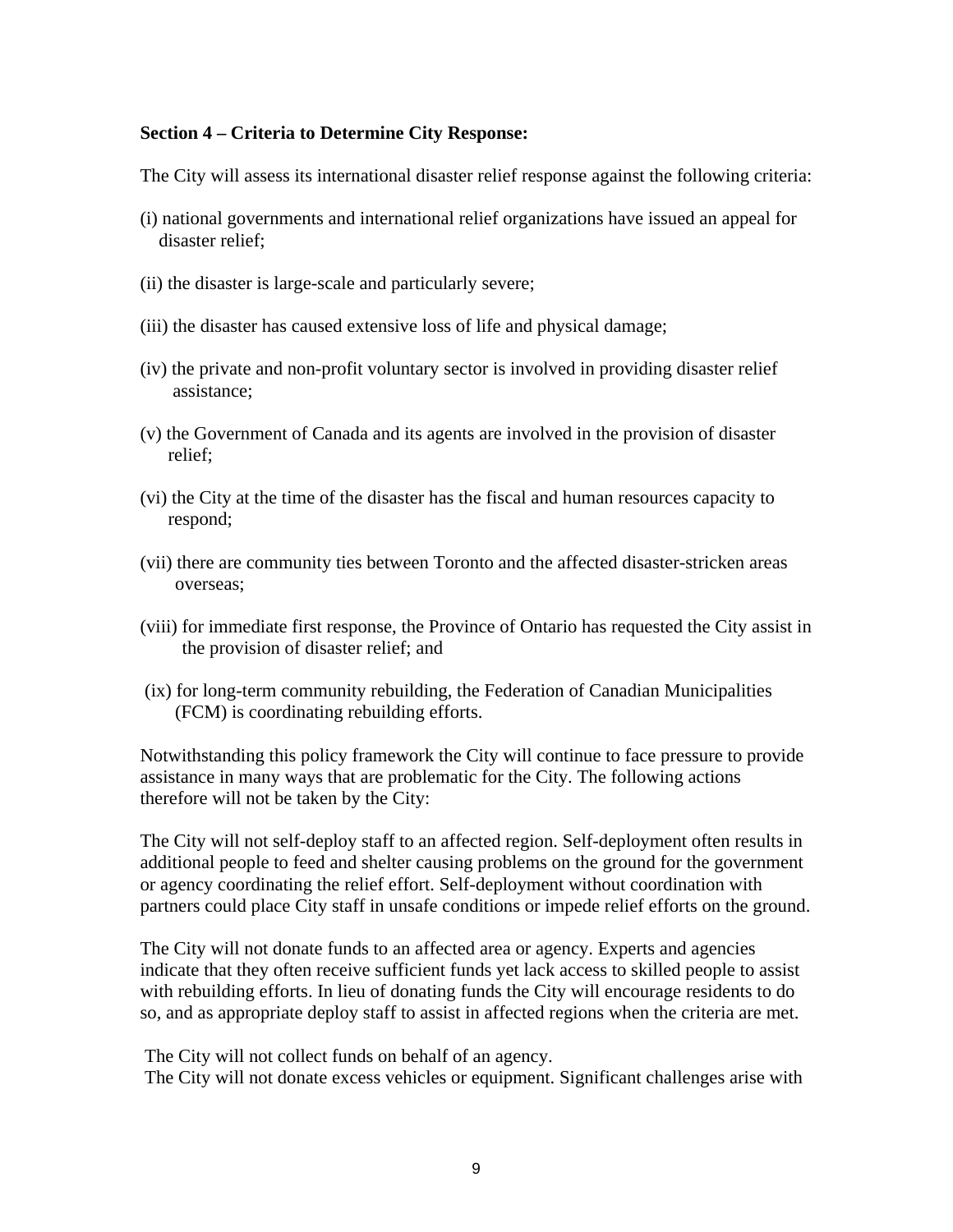shipping costs, compatibility of the donated goods with local infrastructure and repairing the donating goods.

#### **Section 5 – City Approaches to International Disaster Relief:**

When a disaster strikes immediate first response needs as well as longer term capacity building must be assessed. The City has been involved in the past in both types of responses, and using the criteria outlined in this policy, will continue to do so as appropriate.

5.1 Immediate First Response:

When a disaster first strikes there are immediate needs such as search and rescue, cleanup and rebuilding. The City has been requested in the past to assist by sending staff from fire, ambulance and police services to assist with rescues, or in the case with the 2004 Tsunami deploy staff to assist with solid waste disposal issues and water sanitation.

At the request of Emergency Management Ontario (EMO) the City will consider deploying staff to assist with immediate, short-term assistance. The City will not self deploy staff as this often causes more challenges on the ground in the disaster stricken area. The City will seek to recover any costs associated with providing this assistance from EMO.

As the 2004 Tsunami demonstrated additional requests in the short-term may emerge from organizations like the Federation of Canadian Municipalities for specialized staff to assist with specific projects. The City will consider these requests using the principles and criteria provided in this policy.

Staff deployed on City authorized relief efforts, consistent with this policy, will continue to receive their full salary and benefits.

As part of immediate first response this policy also enables the City to assist the community with local fundraising efforts by providing space to organizations at no charge, subject to availability and by providing assistance with communicating the fundraising events to the public.

5.2 Long-Term Capacity Building:

Using the principles and criteria outlined in this policy the City will consider deploying staff to assist with longer-term capacity building projects. If the Federation of Canadian Municipalities (FCM) becomes involved in long-term rebuilding efforts, the City will consider participating in the FCM program. The City will only engage in rebuilding efforts if FCM is involved since FCM is recognized by the United Nations for its approach to international development and its extensive network of project officers will ensure the safety of City staff. Participation through FCM will also ensure many of the costs associated with travel and accommodations of staff are provided for through federal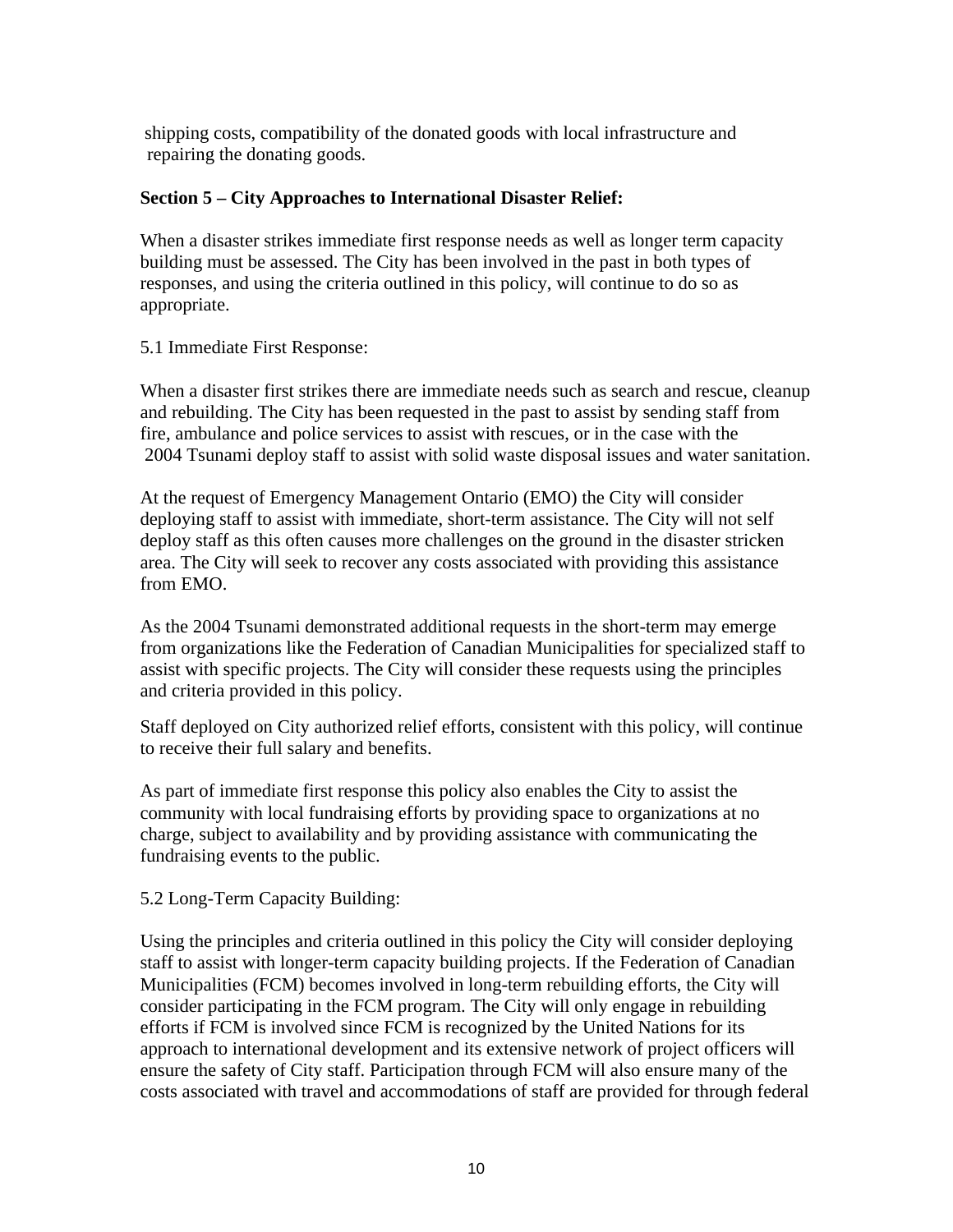funding. As the City does not have a general mandate to provide international relief and has limited funds at its disposal, it is preferable to participate in efforts where the majority of the costs are borne by other governments. Council approval will be required for this type of disaster relief response. Staff deployed on City authorized relief efforts, consistent with this policy, will continue to receive their full salary and benefits.

5.3 Establish an International Disaster Relief Fund:

The City will establish a fund, capped annually in the amount of \$50,000 to provide the City with flexibility to respond to disasters should unforeseen circumstances arise. The preference for the use of the funding is to supplement unexpected costs in our long-term capacity building partnerships. The source of funds will be a portion of the proceeds generated at auction from the sale of excess fleet and equipment.

#### **Section 6 – Protocol for the Immediate Assessment of Disaster:**

The following protocols will only come into effect if the disaster:

(i) is particularly severe and is consistent with the definition outlined in Section 3;

(ii) has caused extensive loss of life and physical damage;

(iii) has occurred in a region where the City has community ties; and

(iv) has gained international/national media attention.

6.1 Staff in each the Office of Emergency Management (OEM) and the City Manager's Office (CMO) will take initial steps by communicating through their networks. OEM will as appropriate contact Emergency Management Ontario (EMO) to obtain information from the province and the City Manager's Office will contact the Federation of Canadian Municipalities (FCM) for the federal perspective.

6.2 OEM will send a brief situation report to the City Manager's Office and the CMO will update the Mayor, City Manager and Deputy City Managers on the current status and recommended response by the City.

6.3 Once the CMO has completed the assessment appropriate actions will be undertaken in accordance with this policy.

#### **Section 7 – Roles and Responsibilities:**

7.1 Role of the Mayor:

As appropriate, the Mayor will convey condolences on behalf of City Council and staff in the event of a disaster. If requested, the Mayor will meet with any officials, such as Consuls General. This policy will be the basis for any commitments the City makes.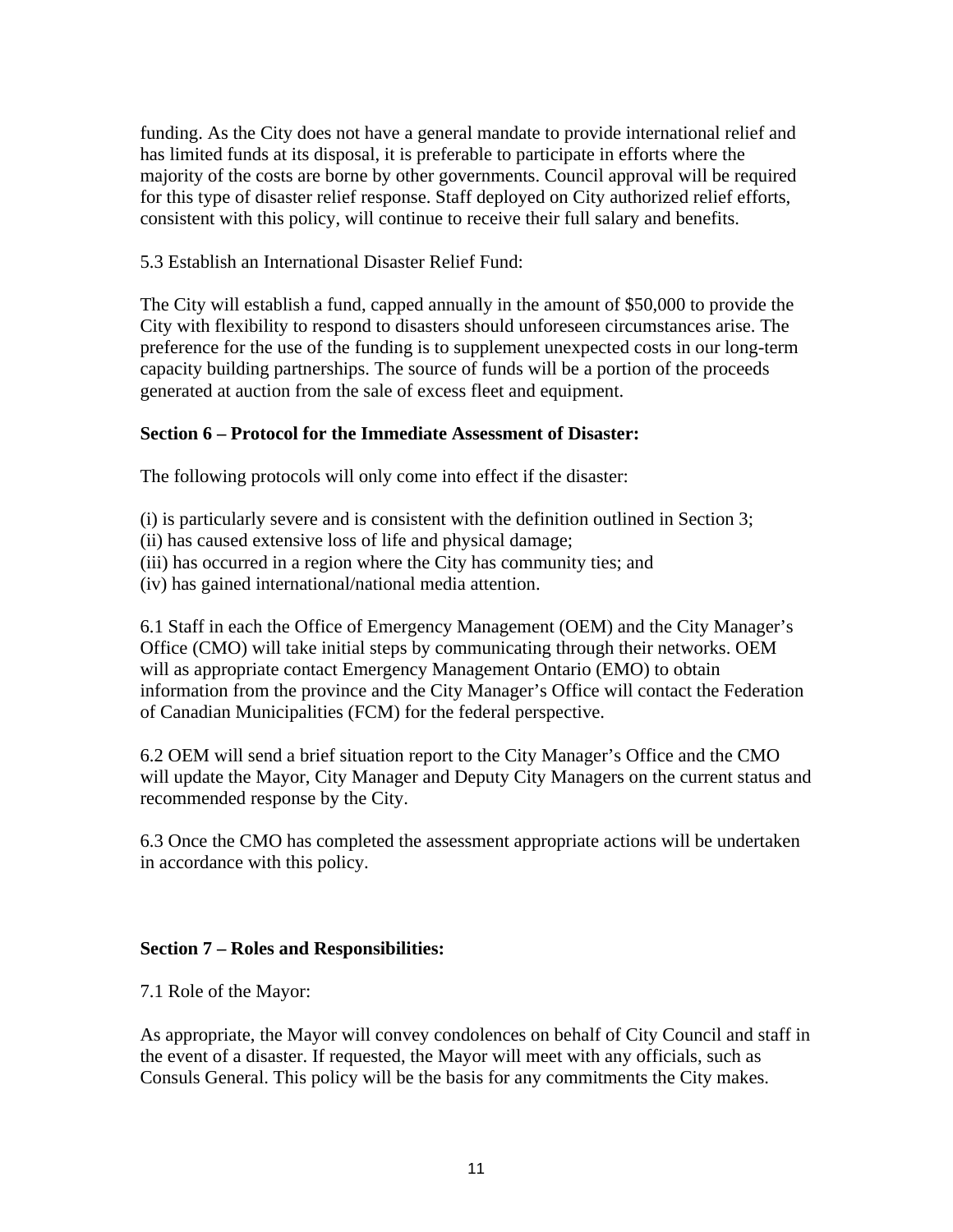7.2 Role of the City Manager's Office (CMO):

The City Manager's Office in cooperation with the Office of Emergency Management will be responsible for providing a situation report to the Mayor, Deputy City Managers and appropriate City divisions when a disaster strikes. The CMO will use this policy to assess a disaster and determine appropriate action. The CMO will also work closely with the Mayor's Office and Strategic Communications to develop a communications strategy. If the appropriate action is deemed to be a long-term capacity building exercise the CMO will seek Council approval for this approach and coordinate the project with FCM.

7.2 Role of the Office of Emergency Management (OEM):

The Office of Emergency Management will assist to develop a situation report on the status of the disaster that has taken place. This will include communications between the City and Emergency Management Ontario (EMO). Additionally if EMO requests that the City deploy staff to assist in first response, OEM will coordinate the involvement of City staff in cooperation with the appropriate City divisions. OEM will also coordinate the recovery of costs associated with deployment from EMO.

7.3 Role of Strategic Communications:

Working with the City Manager's Office, the Mayor's Office and the City's partners in providing disaster relief, Strategic Communications will develop a communications strategy that ensures the City response is communicated to the public, members of Council and staff. As appropriate, Strategic Communications will also assist community organizations in communicating community-based fundraising initiatives.

7.4 Role of Facilities and Real Estate and Parks, Forestry and Recreation:

If a disaster occurs that meets the criteria outlined in this policy and there is a request from a community organization to use City space to host a fundraising event, the appropriate divisions will provide the space to the community group at no charge. The provision of space will be subject to availability. Any costs incurred in addition to the provision of space will be the responsibility of the organization hosting the event (i.e., additional staffing requirements, additional security, audiovisual costs, refreshments etc.).

7.5 Role of Divisions Participating in Disaster Relief Efforts:

City divisions participating in disaster relief efforts will be required to report their activities to the City Manager's Office. Additionally divisions will need to take the appropriate steps to ensure that their corporate responsibilities continue to be met. City divisions will not self deploy.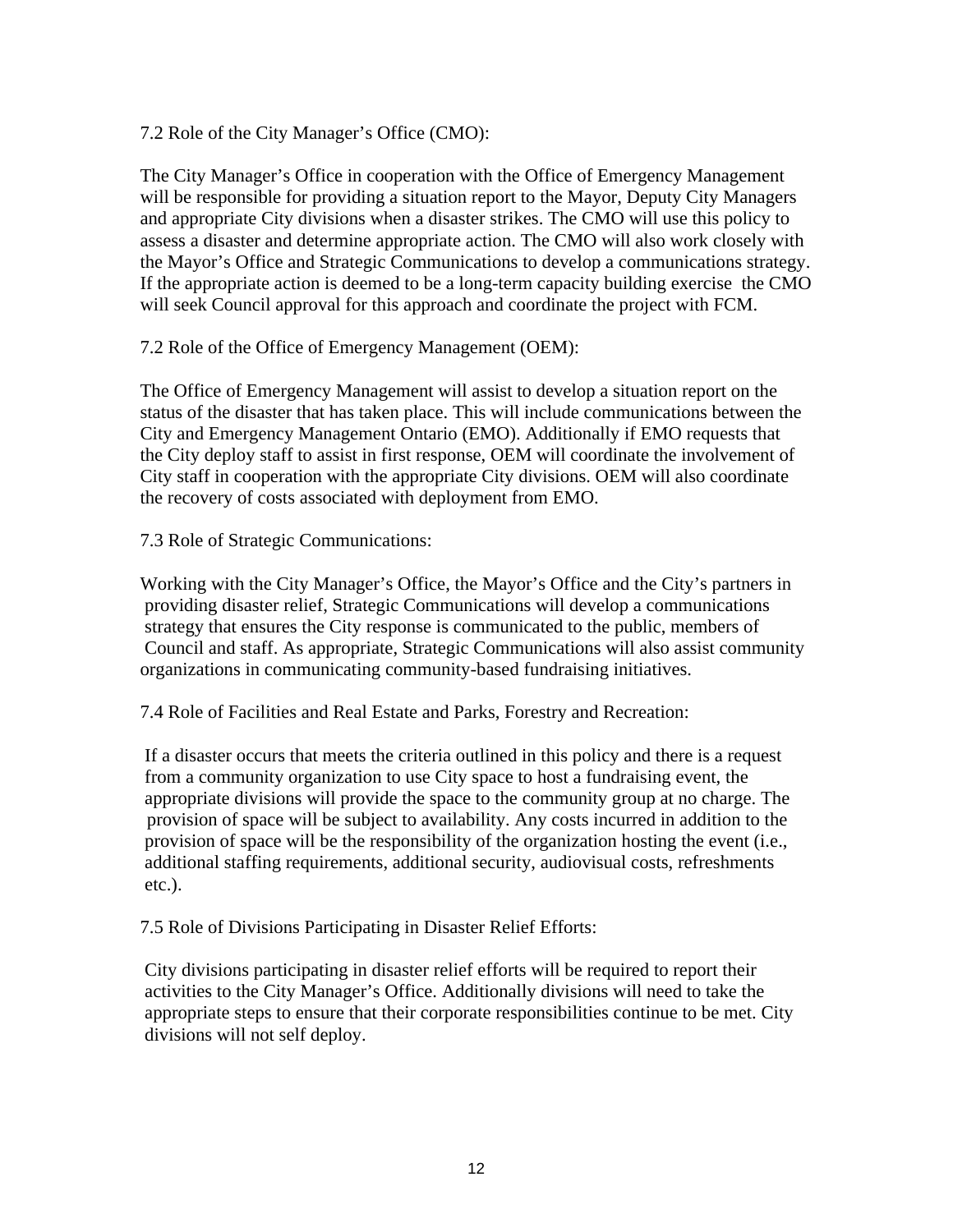#### **Section 8 – Monitoring and Evaluation:**

The policy will be monitored and evaluated for effectiveness and relevance as well as the financial and human resources impact over time.

The City's response will be monitored and evaluated in two phases. The first phase will require staff who participate in disaster relief efforts to report on the work they have undertaken and its impact on the affected region. The information gained from staff will be used to tailor future responses.

The second phase of evaluation will be to closely examine the financial and human resources impact of the policy on the City measured against its effectiveness. A formal evaluation will be undertaken every four years.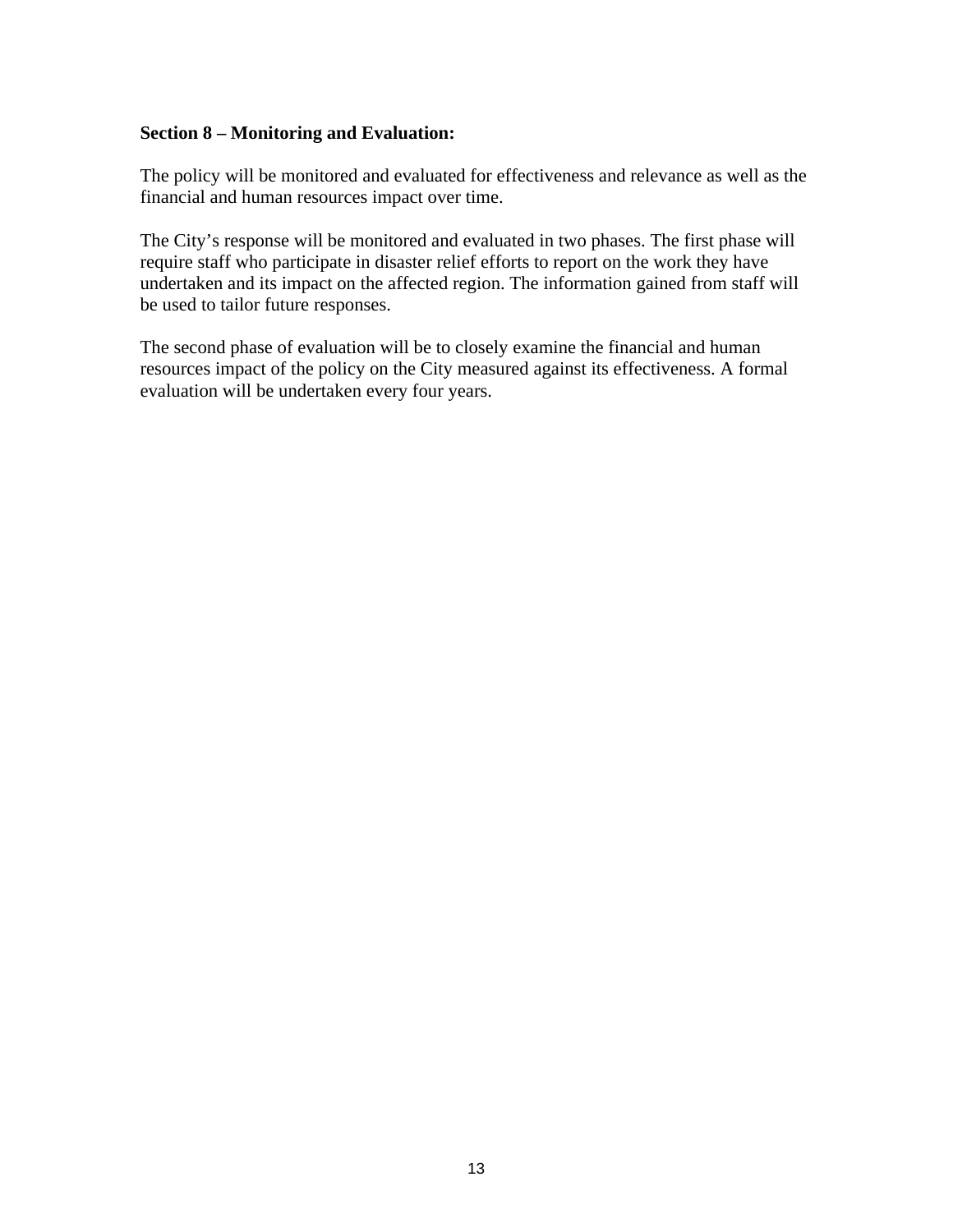#### Appendix B

|--|--|--|

# **Disaster Relief – Haiti**

#### **Committee Decision**

The Executive Committee referred the Member Motion (February 1, 2010) from City Council, titled "Disaster Relief – Haiti", to the City Manager for a report to the Executive Committee for its May 17, 2010 meeting, with respect to the City's Disaster Relief Policy and how it could be applied to Haiti and Chile.

#### **Recommendations**

Councillor Walker, seconded by Councillor Cho, recommends that:

1. Toronto City Council approve a contribution of one million dollars on behalf of the citizens of Toronto for efforts to rebuild Haiti's infrastructure to acceptable international standards.

2. The City of Toronto establish an online donation tool for residents and visitors of the City's website, [www.toronto.ca](http://www.toronto.ca), to directly contribute to this rebuilding effort.

3. City Council deem this donation to be in the interests of the municipality.

4. City Council distribute a copy of this Notice of Motion to all municipalities with a population greater than 50,000.

#### **Origin**

(February 1, 2010) Member Motion from City Council

#### **Summary**

On January 12, 2010, a catastrophic 7.0 magnitude earthquake struck the island nation of Haiti, followed by a series of aftershocks with magnitudes ranging from 5.0 to 5.9. The International Red Cross estimates that approximately three million of the ten million inhabitants were affected by the earthquake with the Haitian Interior Minister reporting upwards of 200,000 dead.

In the nation's capital, Port-au-Prince, most major landmarks were significantly damaged or destroyed, including the buildings of the finance ministry, the ministry of public works, the ministry of communication and culture, the Palace of Justice, the Superior Normal School, the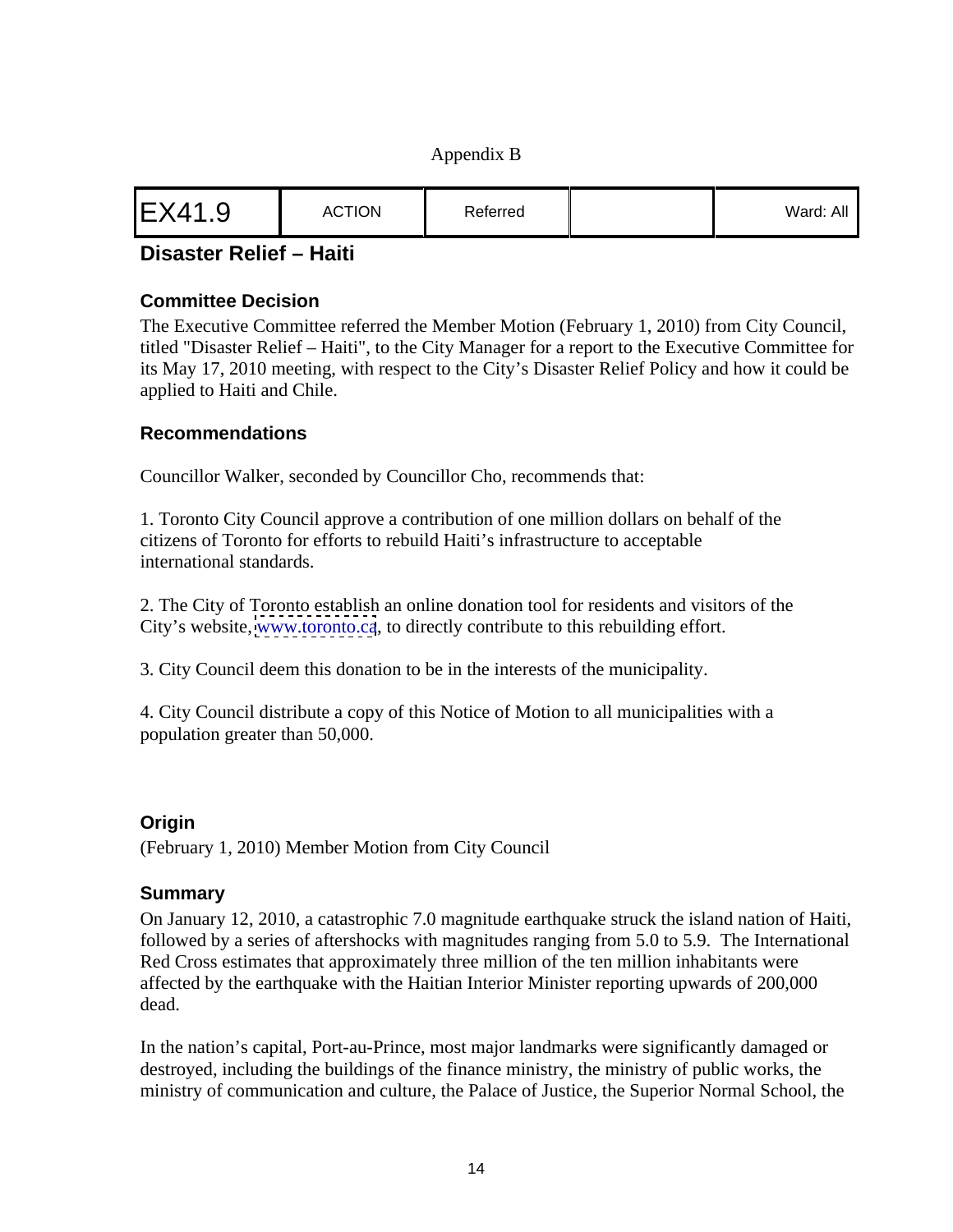National School of Administration, the Institut Aimé Césaire, Parliament, the Presidential Palace, the National Assembly building, the Port-au-Prince Cathedral, the main jail as well as most hospitals in the area.

The headquarters of the United Nations Stabilization Mission in Haiti (MINUSTAH) in Port au-Prince collapsed and the Mission's Chief, Hédi Annabi, his deputy, Luiz Carlos da Costa, and the acting police commissioner have all been confirmed dead. Since the government administrative structures in Haiti have been destroyed, Elisabeth Byrs of the UN is calling this the worst disaster the United Nations had ever experienced.

Scattered reports of looting and violence have escalated the devastation, and the magnitude of this disaster will be amplified by an inevitable public health epidemic due to lack of clean water, food, proper sewage disposal, and health care.

On January 13, 2010, Her Excellency, the Right Honourable Michaelle Jean, Canada's Governor General and a refugee from Haiti, gave the following statement:

"Now more than ever, it is time for us to show our solidarity with the most vulnerable people in the Americas, our brothers and sisters in Haiti, whose courage is once again being so harshly tested... Yesterday, fate once again turned against the people of Haiti, who had only just begun to see a glimmer of hope…Like me, Haitian communities across Canada are heartbroken and overwhelmed by the magnitude of this catastrophe. The images and news reports are unbearable to watch -- so much distress, suffering and loss. I salute the friendship and solidarity being demonstrated all across Canada and throughout the international community."

Canada has a large population of Haitian immigrants, most particularly in Montreal and Toronto. This is an international disaster requiring immediate and aggressive international intervention. Together, the sister nations in the Americas must work together to rebuild this shattered nation to a level of international standards. Ensuring that Haitian citizens and residents have access to clean drinking water, hospitals and schools is of paramount importance if we are to stop the cycle of poverty in a nation that scarcely has resources of its own.

(Submitted to City Council on January 26 and 27, 2010 as MM45.3)

#### **Background Information**

Disaster Relief ý Haiti [\(http://www.toronto.ca/legdocs/mmis/2010/ex/bgrd/backgroundfile-27460.pdf](http://www.toronto.ca/legdocs/mmis/2010/ex/bgrd/backgroundfile-27460.pdf)) Fiscal Impact Statement - Notice of Motion MM45.1 [\(http://www.toronto.ca/legdocs/mmis/2010/ex/bgrd/backgroundfile-27461.pdf](http://www.toronto.ca/legdocs/mmis/2010/ex/bgrd/backgroundfile-27461.pdf))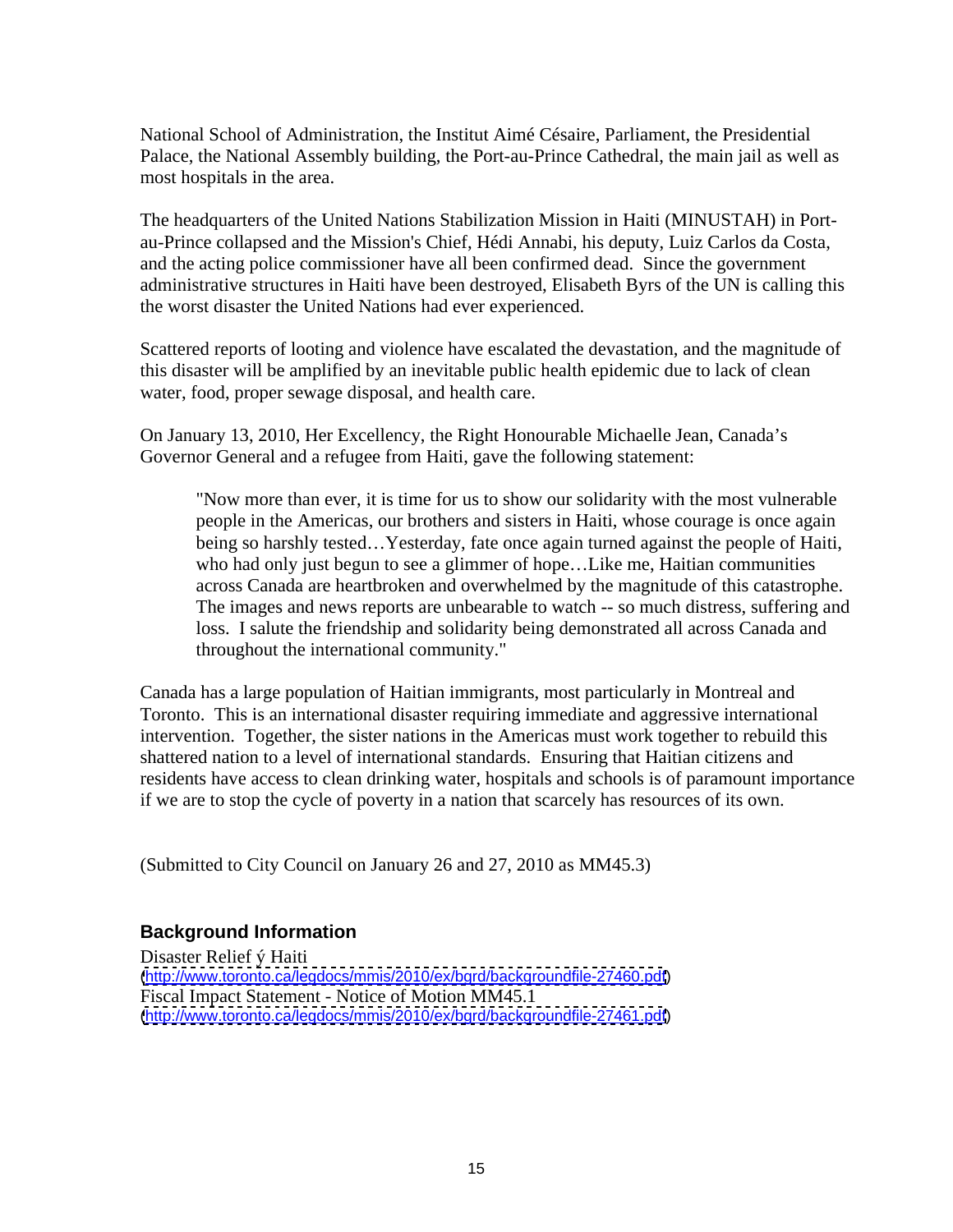#### Appendix C

| $Mord$ $\sim$ |  |
|---------------|--|
|               |  |

# **Providing Earthquake Relief for Chile - by Councillor Palacio, seconded by Deputy Mayor Pantalone**

### **City Council Decision**

City Council on March 31 and April 1, 2010, adopted the following:

- 1. City Council request the City Manager to consider the following proposals in his report to the May 17, 2010 meeting of the Executive Committee on the appropriate assistance and response for the City of Toronto in keeping with the City of Toronto's International Disaster Relief Policy:
	- a. That City Council recognize *Chile CAN Rise* as the official collective organization for the Chilean relief efforts in Toronto, and that the report outline how City Council may assist them and other organizations in the Chilean- Canadian community in their efforts.
	- b. That the City Manager, as requested by *Chile CAN Rise*, report on the feasibility of Toronto twinning or having a technical partnership with the City of Lota. The City of Lota is largely at an economic disadvantage, and has been tremendously affected by the earthquake and tsunami on the Pacific coast.
	- c. That the City of Toronto urge the Government of Canada to increase significantly the \$2 million set aside for earthquake relief, specifically that the Federal Government be requested to match the money raised by Chilean Canadians private donations to relief efforts.
	- d. That the City of Toronto urge the Federation of Canadian Municipalities (FCM) to adopt this Motion, and take whatever action it deems necessary to recognize the City of Lota for technical support, as it may relate to CIDA.

### **Background Information (City Council)**

Member Motion MM47.10 [\(http://www.toronto.ca/legdocs/mmis/2010/mm/bgrd/backgroundfile-28799.pdf](http://www.toronto.ca/legdocs/mmis/2010/mm/bgrd/backgroundfile-28799.pdf))

# **Communications (City Council)**

(March 31, 2010) Letter from Patricio F. Powell, Consul General of Chile in